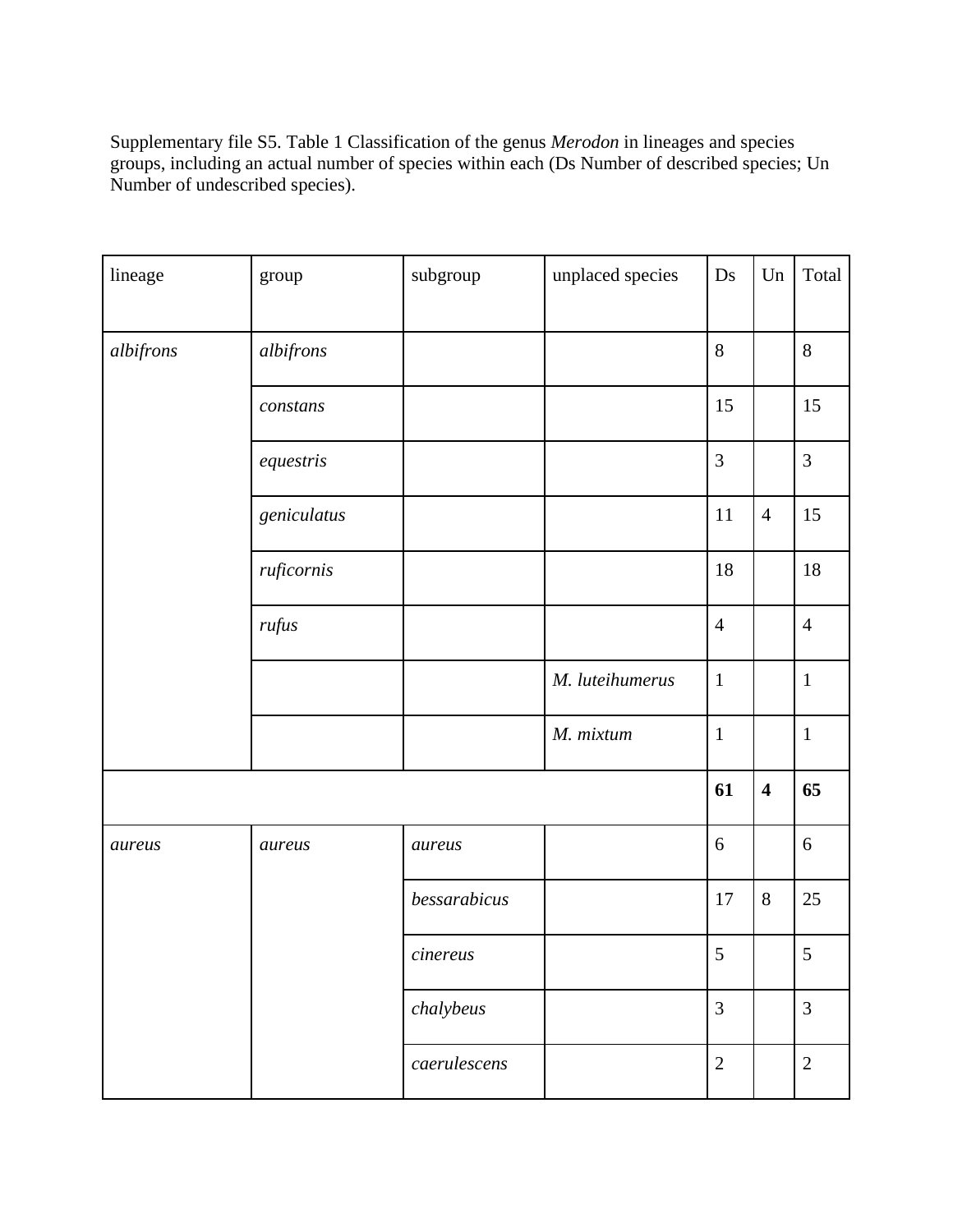|                      |             | dobrogensis |                | 3                |                | $\mathfrak{Z}$   |
|----------------------|-------------|-------------|----------------|------------------|----------------|------------------|
|                      |             |             | M. unguicornis | $\mathbf{1}$     |                | $\mathbf{1}$     |
|                      | funestus    |             |                | $\mathbf{1}$     | $\mathbf{1}$   | $\sqrt{2}$       |
|                      | nanus       |             |                | 6                |                | 6                |
|                      | spinitarsis |             |                | $\mathbf{1}$     | $\mathbf{1}$   | $\overline{2}$   |
|                      | bombiformis |             |                | 3                | 3              | 6                |
|                      |             |             |                | 48               | 13             | 61               |
| $avidus-nigritarsis$ | aberrans    |             |                | $\overline{4}$   | $\overline{4}$ | $8\,$            |
|                      | aurifer     |             |                | $\mathbf{1}$     | $\mathbf{1}$   | $\overline{2}$   |
|                      | avidus      |             |                | 6                |                | $\boldsymbol{6}$ |
|                      | clavipes    |             |                | $\overline{4}$   |                | $\overline{4}$   |
|                      | fulcratus   |             |                | $\overline{2}$   |                | $\mathbf{2}$     |
|                      | italicus    |             |                | $\sqrt{2}$       |                | $\sqrt{2}$       |
|                      | nigritarsis | alagoezicus |                | $6\,$            |                | $6\,$            |
|                      |             | nigritarsis |                | 11               |                | $11\,$           |
|                      | pruni       |             |                | $\overline{3}$   | $\mathbf{1}$   | $\overline{4}$   |
|                      | serrulatus  |             |                | 13               |                | 13               |
|                      | tarsatus    |             |                | $\boldsymbol{7}$ | $\sqrt{6}$     | 13               |